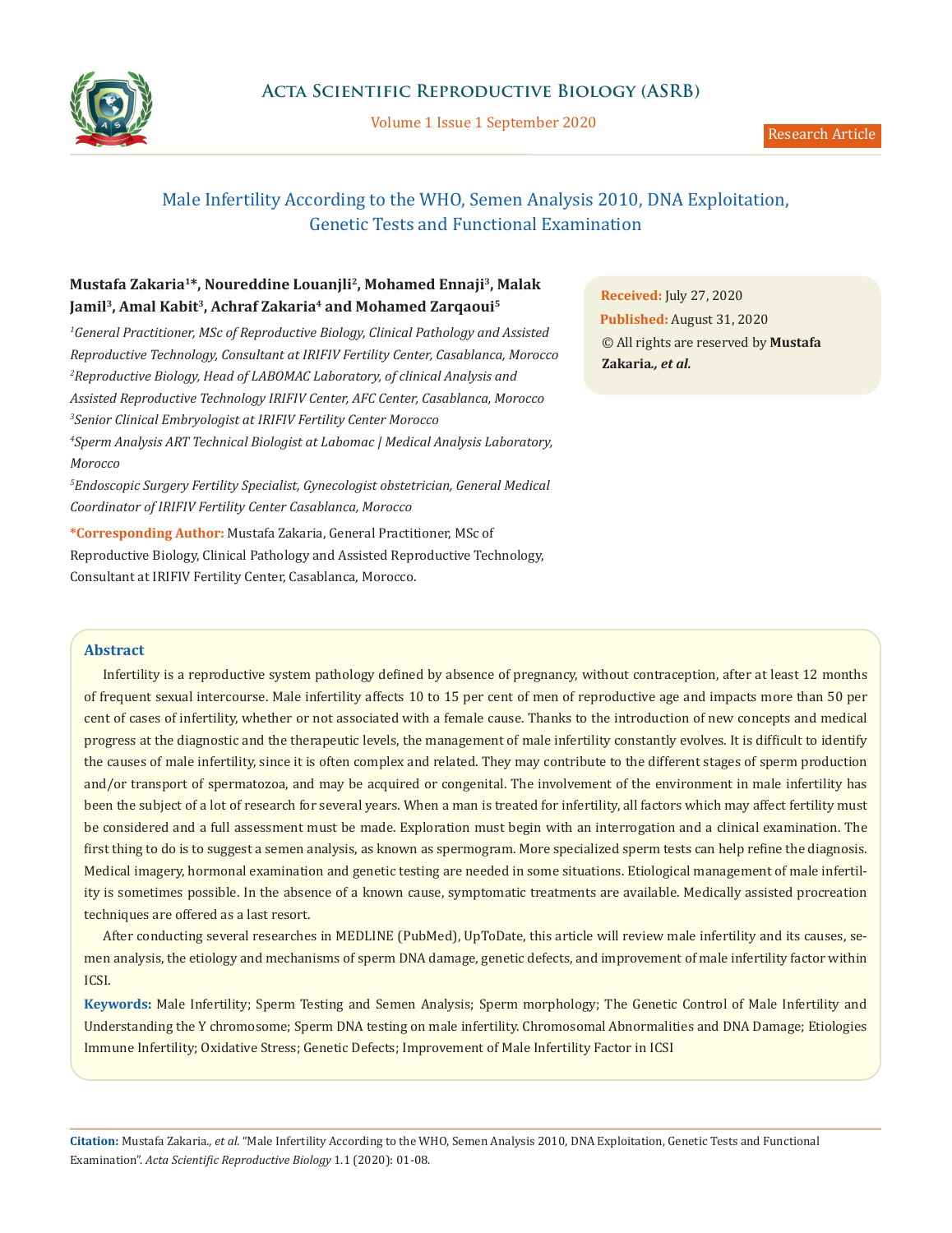### **Abbreviations**

SDF: Sperm DNA fragmentation; WHO: World Health Organization; STIS: [Sexually Transmitted Infections](https://www.figo.org/news/womens-health-newsfeed/stis); FIGO: International Foundation for Obstetrics and Gynecology; ICSI: Intracytoplasmic Sperm Injection; TESE: Testicular Sperm Extraction; IVF: *In Vitro* Fertilization; AO: Acridine Orange; AB: Aniline Blue; CMA#: Chromomycin A3; TB: Toluidine Blue; ART: Assisted Reproductive Technology; SSR: Surgical Sperm Retrieval; DNA: Deoxyribonucleic Acid; dUTP: Deoxy-Nucleotidyl Transferase-Mediated Deoxyuridine Triphosphate; ASA: Antisperm Antibody; RLU: Relative Light Units; POLG: Polymerase Gamma

### **Introduction**

Semen analysis is the basis for assessing the male partner in a subfertility couple. Compared to several other tests used in the assessment of infertile couples, semen analysis has been standardized across the world. This has been made possible through the efforts of the World Health Organization (WHO) since the 1970s by creating, editing, updating and disseminating the Semen Analysis Manual [1]. The manual provides step-by - step methods for the routine semen analysis, instructions for internally and externally managed quality management of these measures and guidelines for more commonly used sperm function tests. The purpose of the manual is to upgrade the standards of semen analysis and to guarantee that the semen and sperm parameters assessed in one laboratory using this manual will be similar to those carried out in another laboratory using the same manual. Global and national societies of andrology, reproductive medicine, human reproduction and pathology have contributed by supplying hands-on training to maintain that technologists use these defined methods to assess semen and sperm quality. This allows comparative studies and the pooling of data from around the globe for epidemiology studies to determine semen content  $[2,3]$  and establish reference ranges for parameters of semen and sperm. Semen analysis should be conducted in laboratories with qualified technologists who have been trained for routine clinical semen evaluation in these standardized methods. Despite our ability to assess the quality of sperm through a semen analysis methodology harmonized throughout other laboratories, the use of such parameters cannot correctly and accurately predict the fertility of a person presenting to a clinician.

## **Male infertility**

According to the WHO (World Health Organization), infertility is defined as the inability of a couple to procreate after two years

of unprotected sex. According to a study published in 2007, the prevalence of infertility is however closer to 9%, which still affects nearly 70 million couples worldwide. Infertility is a major public health problem and represents an important medical and scientific issue.

In about 50% of cases, it involves either exclusively the man, or both members of the couple. The causes of male infertility are many and multifactorial. There are secretory causes, the most frequent, accompanied by a defect in spermatogenesis, and excretory causes preventing the excretion of spermatozoa. A complete clinical assessment can attribute approximately 30% of cases of azoospermia and oligozoospermia (total absence of sperm in the sperm or abnormally reduced amount) to chromosomal abnormalities or to gene mutations affecting genes involved in production or the function of germ cells. In addition, 30% of infertility remains unexplained and almost 40% has uncertain causes. Thus, male infertility of genetic origin could affect nearly 1 in 40 men. Among the genetic causes that are currently well established are chromosomal abnormalities, Y chromosome microdeletions and mutations in the CFTR (cystic fibrosis transmembrane conductance regulator) gene.

### **Sperm testing and semen analysis**

The factor for carrying out a test depends on whether the results during management will be of value. There are currently no generally recognized standard protocols for investigating subfertile couples, though recommendations have been established by the World Health Organization (WHO) [4] the Cambridge University Press in 1993, and the Royal College of Obstetricians and Gynecologists in London in 1998.

The causes and therapy of male infertility have been the focus of several years of debate. In the past four decades, several treatments have been commonly advocated for male infertility, like clomiphene citrate, testosterone, human menopausal gonadotropin, human chorionic gonadotropin, corticosteroids (for sperm antibodies), vitamins, and many more recently popularly advertised nutritional supplements, but with no recorded proof of efficacy [5]. Even the operation of varicocelectomy has come into severe doubt. It is apparent that most spermatogenic defects are in fact hereditary in nature and completely impervious to improvement with any therapy. In addition, the development of intracytoplasmic sperm injection (ICSI) as a useful therapy with all male infertility

**Citation:** Mustafa Zakaria*., et al.* "Male Infertility According to the WHO, Semen Analysis 2010, DNA Exploitation, Genetic Tests and Functional Examination". *Acta Scientific Reproductive Biology* 1.1 (2020): 01-08.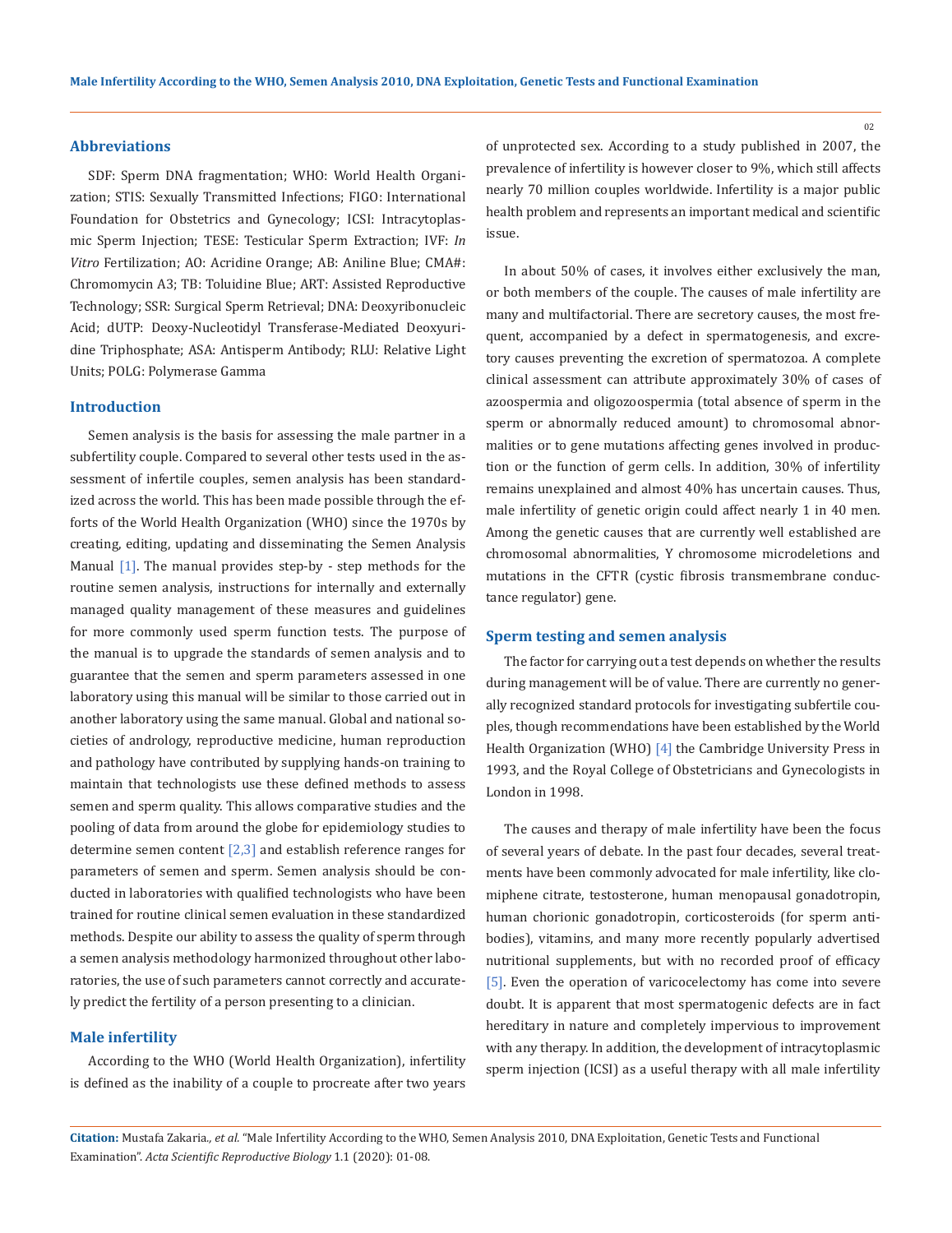cases has led to a huge reassessment and critical analysis of male infertility diagnostic and therapeutic approaches. Finally, even the concept of male infertility can be very vague, because we know that men can successfully impregnate a very young, fertile woman even with very small sperm counts.

## **Sperm morphology**

The inability of the ordinary semen analysis to correctly estimate couple fertility, and a clear lack of a threshold value below which it can clearly establish that a man is infertile, have contributed to the implementation of several more advanced tests to measure sperm function. One of the simplest of these measurements is the "strict criteria" evaluation of sperm morphology [6]. For years, the WHO has described the lower limit of normal for sperm morphology in the semen analysis as 30% [7]. This parameter has not been very effective in predicting fertility (Figure 1 and 2) [8]. However, the simple categories of normal (oval-headed), amorphous (irregular-headed), tapered headed, and small-headed sperm have now been replaced by strict criteria**.** The "strict criteria" method of determining morphology precisely measures the length and width of the oval spermatozoa head to a more exacting degree, and a sperm head could only be called "normal" if it fits within this narrow range (2.5-3.5 μm wide and 5-6 μm long). The acrosome had to account for 40% or more of the sperm head, and other perhaps less important measurements of the mid-piece (1 μm wide and 7.5- 9 μm long) and tail of the sperm (45-mm long and uncoiled) had to be "strictly" applied. With these strict criteria, it was suggested that the lower limit of normal was 14% rather than 30%. Those with less than 4% normal morphology by strict criteria had only a 7.6% fertilization rate with IVF, those with 4-14% normal forms by strict criteria had a 64% fertilization rate with IVF, and those with greater than 14% normal morphology by strict criteria had a 91% fertilization rate [9].



**Figure 1:** Under 800× magnification (IMSI), detailed sperm morphology reveals a perfectly oval shaped head and a "growing" acrosomal cap.



**Figure 2:** Under 5000 electron microscopy (E/M), a normal non-senescent sperm head is noted to have no "sperm DNA fragmentation".

## **The genetic control of male infertility and understanding the Y chromosome**

The Y chromosome was a very rich way to consider the study of the genetic control of spermatogenesis. The Y chromosome consists of sixty multicopy genes made up of nine different gene families concentrated in multiple sequencing regions called amplicons arranged as palindromes. This covers a wide range of testis-specific spermatogenesis genes. This very confusing pattern is likely to delete itself by homologous recombination and may explain the presence in otherwise azoospermic people, of small amounts of sperm. It is also the beginning of the understanding of spermatogenesis' genetic regulation. We started to study the genetic causes of male infertility by initially mapping the Y chromosome in azoospermic men and fertile male control populations, eventually leading to the complete sequencing of the Y chromosome, almost in parallel with the production of intracytoplasmic sperm injection (ICSi) and testicular sperm extraction (TESE) for the purposes of azoospermia in 1993. In the end, this contributed to a clarification as to why the testis of azoospermic men, generally expected to produce no sperm, still contain small quantities of it [10-16]. Subsequently, much of the work on male infertility genetics focused on Y chromosome aberrations. This specific male chromosome, the Y chromosome, includes several genes implicated in spermatogenesis, arranged in an unusual pattern of nucleotide repeats and mirror image inversions, named amplicons and palindromes. Deletions affecting these regions of the Y are present in 15% of highly infertile men and have been reported to be passed to male children through ICSI, which is likely to trigger fertility complications in these children later in the future.

**Citation:** Mustafa Zakaria*., et al.* "Male Infertility According to the WHO, Semen Analysis 2010, DNA Exploitation, Genetic Tests and Functional Examination". *Acta Scientific Reproductive Biology* 1.1 (2020): 01-08.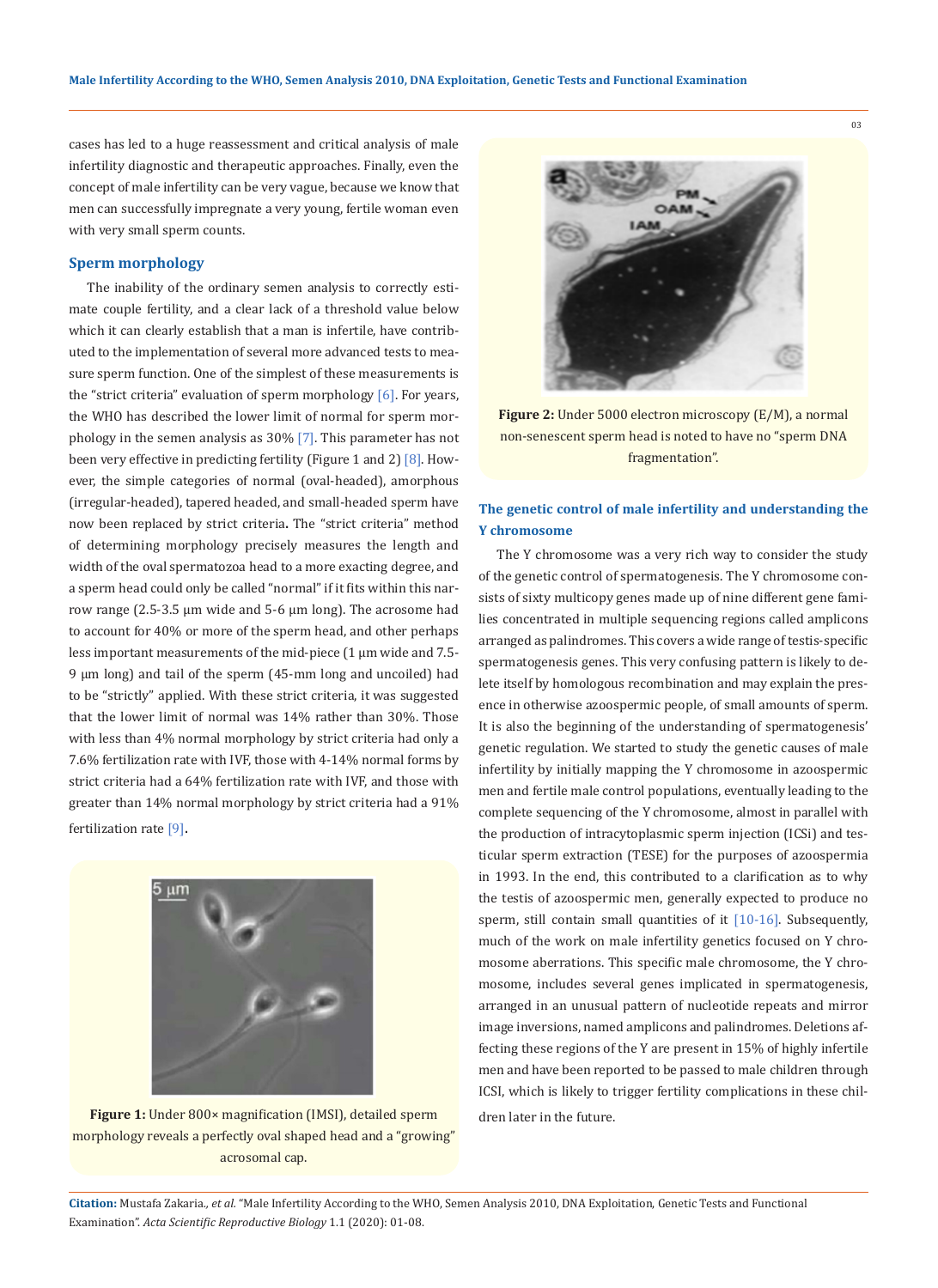### **Sperm DNA testing on male infertility**

Male factor accounts for almost 50 percent of all infertility causes. Nearly 30-40% of cases are called idiopathic, because there are no known causes that describe the findings of an irregular semen study. Semen analysis (concentration of sperm, motility and morphology) is still required for routine assessment of male infertility; however, these parameters have been found to be restricted as surrogate markers of male fertility. In fact, about 15 percent of infertile male patients have a regular semen analysis.

Impaired sperm DNA integrity affects the biological sperm structure, which may undoubtedly result in poor pregnancy results in couples with some rather unclear subfertility [miscarriage, recurrent *in vitro* fertilization (IVF) failure]. The biological composition of the sperm, however, cannot be determined with standard semen analysis. To this purpose, advanced sperm function experiments involving DNA sperm fragmentation (SDF) and reactive oxygen species were used. DNA damage in sperm may arise from the testis or/and during transit through the reproductive duct system (epididymis, etc.) During its journey through the epididymis, the spermatozoon acquires progressive motility and fertility. The epididymis epithelium 's normal secretion and absorption function delivers the right microenvironment for proper maturation of sperm. Oxidative stress, however, may have an effect on sperm chromatin during the process of transit through the epididymis. Paternal age, smoking, radiation, varicocele, obesity, cancers and leukocytospermia are the causative factors in SDF**.** The integrity of the sperm DNA is essential for normal embryogenesis. Several studies have strongly shown during the past decade that elevated rates of DNA sperm damage are correlated with poor outcomes with regard to natural conception. In addition, SDF has been shown to be considerably higher in infertile male patients compared to fertile counterparts. Many other tests for measuring the SDF rates have been developed. TUNEL, SCSA, Comet assay, and SCD test are used more frequently than acridine orange (AO), aniline blue (AB), chromomycin A3 (CMA3), and toluidine blue (TB).

Another controversial varicocelectomy indication relates to assisted reproductive technology (ART) for patients. Esteves., *et al*. recently published a systematic review and meta-analysis to establish the purpose of varicocelectomy in non-azoospermic infertile men with clinical varicocele on ART outcomes. The cited study pooled 4 retrospective studies that accounted for 870 cycles of intracytoplasmic sperm injection (ICSI) (438 with varicocelectomy, 432 without varicocelectomy).

In four studies, varicocelectomy patients had higher clinical pregnancies and higher live birth rates with ICSI than patients untreated. The outcome of this meta-analysis indicated that varicocele repair would improve ART results [17].

### **Male infertility and semen tests continued**



However, a sperm DNA test doesn't provide a black or white response, as most fertility tests do. The higher the result of the test, the more damage to sperm DNA and the greater the probability that the damage may affect your chance of pregnancy. In the graph, the results are divided into green, orange and red zones to show the potential impact of your SCSA test results. Since IVF is a treatment, sometimes the result can be diagnostic. Low or no fertilization in IVF, for example, can sometimes indicate a functional sperm problem.

#### **Treatments for male infertility**

It is infrequent for the sperm problem to be due to an FSH hormone deficiency, but if so, treatment with drugs over several months usually induces enough sperm for pregnancy to occur naturally or for the sperm to be used in fertility treatment. Sometimes

**Citation:** Mustafa Zakaria*., et al.* "Male Infertility According to the WHO, Semen Analysis 2010, DNA Exploitation, Genetic Tests and Functional Examination". *Acta Scientific Reproductive Biology* 1.1 (2020): 01-08.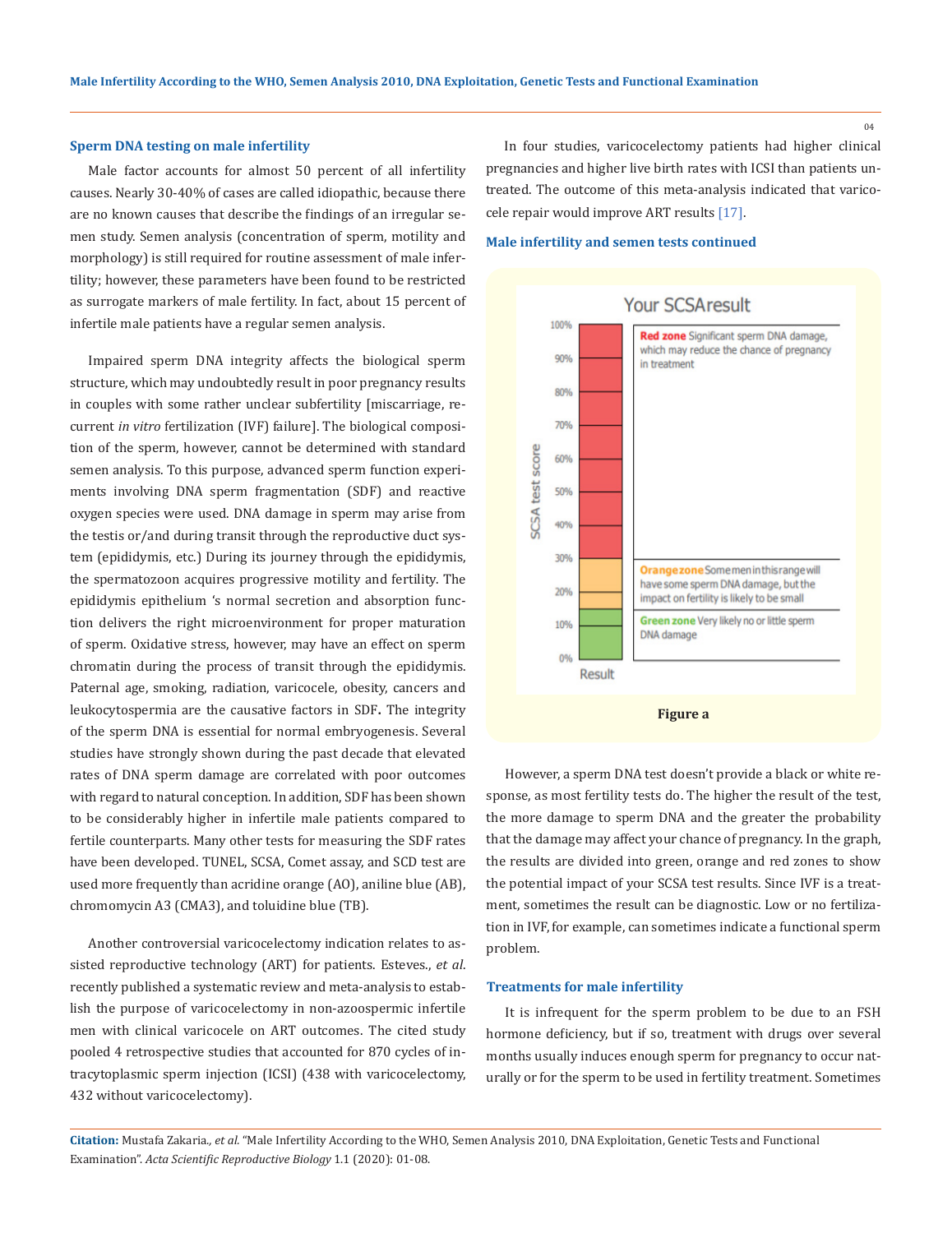an epididymis obstruction that causes no sperm in the ejaculate (azoospermia) can be resolved by micro surgery but now most people choose sperm retrieval and IVF/ICSI because it is more successful. If the obstruction is due to vasectomy, the best approach is often a micro-surgical vasectomy reversal but there are many factors to consider and it is best to discuss all the issues first with a fertility expert. Men with non-obstructive azoospermia often have areas within their tubules that produce enough sperm to be harvested for use in IVF with ICSI by Surgical Sperm Retrieval (SSR)**.**

# **The importance and limitations of routine semen analysis in unexplained infertility**

In addition to detailed medical history and thorough physical examination, routine semen analysis remains the basis of the male factor infertility assessment currently [18]. This approach is founded on the premise that it has been demonstrated that semen parameters such as sperm concentration, motility and morphology are strongly related to pregnancy. Moreover, being a cost-effective and non-invasive test has resulted in the common use of semen analysis in the initial evaluation of infertile men [19]. However, the criteria for normal semen parameters differ according to which edition of the WHO laboratory manual is used for human semen examination and processing [20].

In 2010, the World Health Organization (WHO) introduced new reference values for characteristics of human semen which are significantly lower than those previously reported**.** Nearly two thousand men from eight different countries whose partners had a time-to-pregnancy of less or equivalent to 12 months were selected as individuals to provide reference distributions for semen parameters. Despite the use of controlled studies involving couples with known pregnancy time to establish the new limits, reference studies were limited in terms of the population analyzed and the methods used for semen assessment. The use of the new WHO manual reference values into clinical practice will probably result in many of the infertile couples being re-classified. In particular, those couples earlier classified as having male-factor infertility with sperm parameters above the latest reference limits but below the old values are now diagnosed as having unclear infertility or female-factor infertility**.**

#### **Chromosomal abnormalities and DNA damage**

There are several methods to detect and evaluate sperm chromosomal and DNA abnormalities, such as Karyotype sperm and in situ hybridization fluorescence (FISH). FISH is not only a highly sensitive and specific method, it also allows the study of much larger sperm counts, thus increasing both the accuracy and efficiency of the process of detecting sperm chromosomal aneuploidy rates in infertile men. However, it should be noted that chromosomal sperm anomalies are exceedingly rare in UMI patients.

On the other hand, sperm DNA integrity assessment is of higher significance for approximately 10 per cent of men with normal semen analysis. These men may harbor fragmentation of single or double-stranded DNA. There are various tests that allow sperm DNA damage to be detected and assessed in spermatozoa, and that can be classified as either direct or indirect measurement of DNA damage. Comet assay, also known as electrophoresis of a single cell gel, is a sensitive technique which directly measures damage to DNA.

Another sensitive and specific method for measuring sperm DNA damage is the terminal deoxy-nucleotidyl transferase-mediated deoxyuridine triphosphate (dUTP) nick end-labeling (TUNEL) assay. TUNEL is capable of detecting both single and double strand breaks at the same time, unlike Comet [21]. It also reveals only the number of cells with DNA damage in a population, whereas Comet can quantify the degree of DNA damage in each cell [22].

### **Etiologies Immune infertility**

Spermatogenesis doesn't take place until the blood-testis barrier keeps the onset of puberty and sperm separated from the immune system. If for any reason the blood test barrier is breached and sperm antigens come into contact with the immune system, they will be handled as foreign agents resulting in the formation of antisperm antibody (ASA) [23].

While previous trauma, infection and obstruction have been involved as valid etiologies for ASA formation, several cases of immune infertility have not had these events. Antisperm antibody formation has been reported in 42% of men with unexplained infertility, 10.7% of men undergoing infertility evaluations, 10% of men in couples undergoing IVF treatment but only in 2% of fertile men**.**

Immunoglobulin classes A (IgA) and G (IgG) are the practically important antibodies with respect to male infertility as IgM have high molecular weight and cannot perforate the blood testis barrier. Those antibodies attach to the sperm and reduce the ability to fertilize. Clark., *et al*. asserted a 27% fertilization rate when more

**Citation:** Mustafa Zakaria*., et al.* "Male Infertility According to the WHO, Semen Analysis 2010, DNA Exploitation, Genetic Tests and Functional Examination". *Acta Scientific Reproductive Biology* 1.1 (2020): 01-08.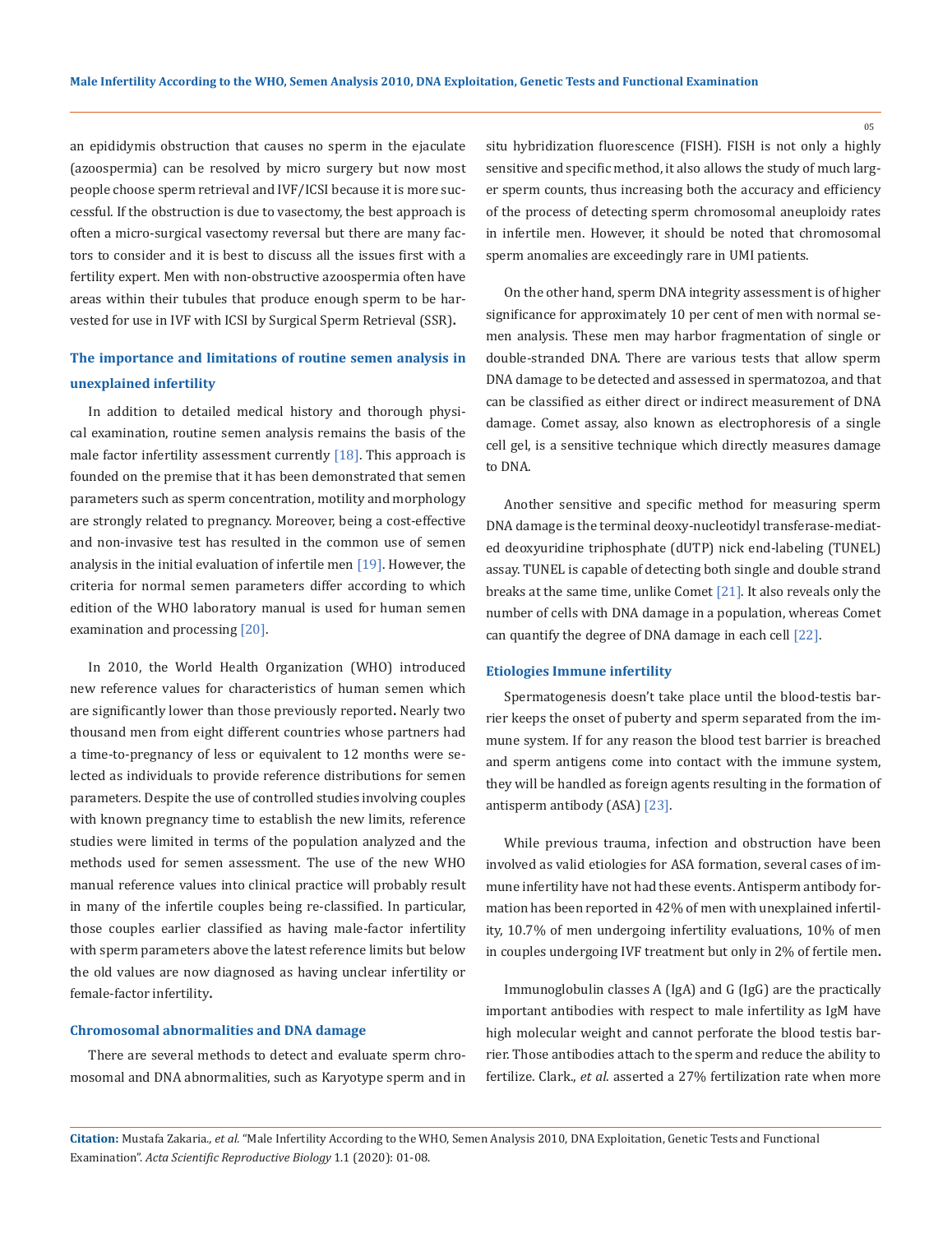or equivalent to 80% of sperm contained sperm-bound IgA and IgG, while fertilization rate of 72% was seen when less or equivalent to 80% of sperm had sperm-bound ASA**.** It is not evident whether the location of the sperm-bound, whether sperm head or tail, ASA is significant, as there are conflicting reports assessing the value of localization and its relation to fertilization capacity [24].

### **Oxidative stress**

Oxidative stress refers to elevated intracellular levels of reactive oxygen species (*ROS*), and it is a chemiluminescence assay that indirectly measures seminal levels of ROS. It registers the light intensity generated from the reaction of the luminol probe with the ROS in relative light units (RLU). Both intra and extracellular ROS are measured by chemiluminescence. Semen samples should contain sperm concentration  $1 \times 10^6$  / mL or greater to ensure accurate readings and should be analyzed within the first hour of collection. It is also possible to use flow cytometry to measure intracellular sperm ROS; however, this is a much more expensive tool and therefore not as practical for widespread clinical use.

There are many treatment options for excess ROS. The patient should be given guidance and advices to avoid tobacco use immediately, as abstinence from tobacco use might help lower seminal ROS levels. Modifications in lifestyle such as weight loss for obese men, eating fruit and vegetables are also helpful. Recent reports further support the use of antioxidants for the treatment of male infertility related to oxidative stress. In order to avoid excessive development of ROS and subsequent destruction, antioxidants disrupt free radical chain reactions and create a non-harmful non-radical end product. In cases of male fertility, some clinical trials were able to show beneficial effects of antioxidant therapy in terms of improving semen parameters, pregnancy rates and sperm DNA fragmentation index (measure for DNA integrity defects)**.** Vitamin E, vitamin C, coenzyme Q-10, selenium, zinc, lycopene, and carnitine are all useful antioxidants. A recent Cochrane meta-analysis on the use of oral antioxidants in male infertility revealed that these agents improved significantly rates of pregnancy and live births, and reduced sperm DNA damage [25].

The evidence demonstrates that antioxidant supplementation in subfertility males may improve the results of live birth and pregnancy rate for subfertility couples undergoing fertility treatment. That being said, large clinical trials are still vital to define the superiority of one antioxidant over the other in different subpopulations of infertile males, as well as other important aspects such as dose and duration of therapy. Finally, Hamada., *et al*. reported that even low level leukocytospermia (important source of ROS) could be harmful and prescribing 200 mg of doxycycline twice daily for three weeks leads to significant improvements in pregnancy rates.

### **Genetic defects**

Genetic sperm damage can occur at many levels, all of which have the potential to cause men to become infertile. Chromosomal sperm abnormalities are most commonly seen in men with reduced sperm count, meaning that they have oligozoospermia, decreased motility in case of asthenozoospermia, or a high percentage of morphologically abnormal sperm found in teratozoospermic men [26]. Several reports showed disomy rates for autosomes and sex chromosomes to be 0.11% and 0.44% for normozoospermic infertile men, and diploidy rates to be 0.3-1%. Among infertile males, the probability of sex chromosomal anomalies is 15 times greater than in the general population, whereas autosomal disorders arise at a level six times higher. Gene mutations and polymorphism have also been identified in infertile men with normal spermiograms. Examples of such gene abnormalities are the CatSper gene 1 mutation, later described under hyperactivation defects, and CAG repeat polymorphism in the gene coding for polymerase gamma (POLG). Polymerase gamma is the catalytic subunit of the enzyme mitochondrial DNA polymerase that is responsible for synthesis and repair of mitochondrial DNA. Mitochondrial DNA encodes many mitochondrial proteins which are important in energy and ROS production. PLOG gene polymorphism is found in infertile men with normal spermiogram. The sperm from these men have lesser oocyte penetration ability and fertilization rates [27].

## **Comprehensive assessment and improvement of male infertility factor in ICSI**

Couples confronting unexplained infertility are characterized by being childless despite presence of normal semen parameters and normal female partner evaluation. Even when detailed history taking and physical examination are always essential to reveal erectile dysfunction or infrequent intercourse, more novel expensive tests are needed to scrutinize hidden sperm functional defects. ICSI will help to address the unclear male infertility issue and bypass all the normal obstacles a dysfunctional sperm has to overcome to trigger fertilization. Such therapy is, however, not without risks and complications. The successful pregnancy obtained by using a dysfunctional sperm brings a possibility of a risk of transmission of the same infertility traits to the male child.

**Citation:** Mustafa Zakaria*., et al.* "Male Infertility According to the WHO, Semen Analysis 2010, DNA Exploitation, Genetic Tests and Functional Examination". *Acta Scientific Reproductive Biology* 1.1 (2020): 01-08.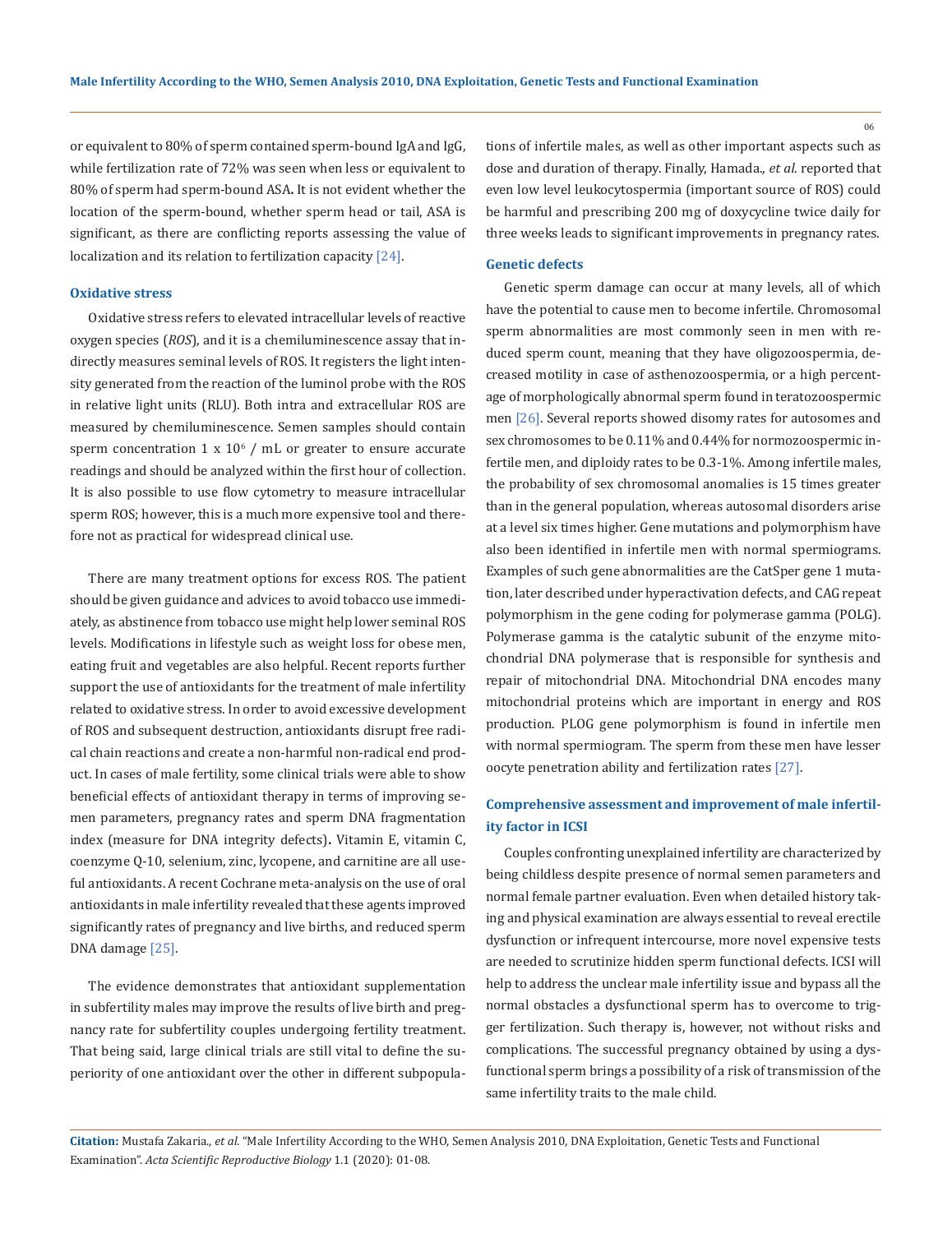Moreover, the paternal part of the embryonic genome is actively demonstrated at the four- to eight-cell stage in human embryos. Hence the later stages of embryonic development can be adversely affected by sperm DNA strand breaks that cannot be repaired by the oocyte DNA repair system. Aitken and Kraus have recognized that the damage to sperm DNA is premutagenic and can cause mutations after fertilization [28].

Mutations developed at the very early stage of embryonic development would be fixed in the germline and can result in induction of infertility, childhood cancer and higher risk of offspring imprinting diseases**.** Yet, however, short term follow-up studies of offspring born after conventional IVF have not been definitive regarding the risks of congenital malformations, imprinting diseases and health problems in general. Long term research on the risks and complications of ICSI on the produced offspring are crucially needed.

### **Discussions**

The discovery of infertility genes once again requires a very strong collaboration between clinicians, cytogeneticists and molecular biologists. ICSI now allows egg fertilization by sperm pre-read directly in the testicle. Such a technique applied to a man with extreme oligospermia may allow him to have a child. But the cause of his anomaly may be genetic, for example an interstitial deletion of the Y chromosome. His son will inherit this defective chromosome, and will have the same phenotype. Other genetic defects could be passed on to subsequent generations. Knowledge of the genes responsible for infertility may first enable the mutation responsible for the abnormality to be clearly identified, to provide the couple and their families with genetic advice explaining the risks of recurrence of the disease, and to direct them to the most appropriate solution to their problem, from ICSI to donor insemination. Once the precise role of these genes is known, targeted treatments may be considered to correct the defective function. Although these types of therapies are still under study, investigating the presence and frequency of metabolic targets that help guide the therapeutic research plans specifically to correct these metabolic alterations. In fact, the detection of such anomalies in such studies, e.g. sperm DNA integrity defects, can inform the couples in pre-ICSI therapy about the advantages as well as possible ART procedure failures and complications.

## **Conclusion**

The cause of male infertility is various, ranging from genetic mutations to lifestyle choices and to medical sickness. Despite improvements in male infertility awareness, idiopathic sperm abnormalities still account for around 30% of male infertility. The analysis of sperm parameters is of paramount importance in the initial investigation of the fertility of the male partner and in the interpretation of his reproductive capacity. The elements to take into consideration in the first line in the semen analysis, are first of all the sperm concentration, but also the volume of the ejaculate, the percentage of living healthy sperm in the semen (vitality), and the sperm motility. Abnormalities observed in the semen analysis should be considered as a symptom whose causes may be multiple. Also, augmented fragmentation of sperm DNA is considered to have undesirable effects on pregnancy rates. Lately, controversy has emerged about the utility of DNA fragmentation tests in anticipating ART results. Given the lack of standardization between many tests and the incapability in smaller studies to anticipate outcomes, prior guidelines had cautioned practitioners in testing for sperm DNA damage. That being said, Simon., *et al*. recently published a systematic review and meta-analysis asserting that DNA damage has a negative effect on clinical pregnancy rates following both *in vitro* fertilization and ICSI. More recommendations are now available based on existing evidence for these measures of DNA fragmentation. Due to the data on DNA fragmentation, several studies tried to find efficient and efficient means of sperm cell sorting for the identification of the undamaged sperm and cautiously use these for ART. The discovery of ICSI was decisive to the extent that, men, who were previously unable to obtain children, now have the opportunity to have a paternity. Indeed, medically assisted procreation, with the ICSI, has done tremendous good in the treatment of male infertility. However, father-son vertical transmission of genetic anomalies, such as microdeletion of chromosome Y, may well result in pathologies involving the vital prognosis, if they do not remain stable over the generations. Thus, the couple must be provided with complete information (genetic advice) as well as the potential risks enabling them to understand and assume their share of I.C.S.I. responsibility.

### **Bibliography**

- 1. World Health Organization. World Health Organization Laboratory Manual for the Examination and Processing of Human Semen. 5. Geneva, Swtizerland: World Health Organization (2010).
- 2. Carlsen E., *et al*[. "Evidence for decreasing quality of semen](https://www.ncbi.nlm.nih.gov/pmc/articles/PMC1883354/) during past 50 years". *[British Medical Journal](https://www.ncbi.nlm.nih.gov/pmc/articles/PMC1883354/)* 305 (1992): 609- [613.](https://www.ncbi.nlm.nih.gov/pmc/articles/PMC1883354/)

**Citation:** Mustafa Zakaria*., et al.* "Male Infertility According to the WHO, Semen Analysis 2010, DNA Exploitation, Genetic Tests and Functional Examination". *Acta Scientific Reproductive Biology* 1.1 (2020): 01-08.